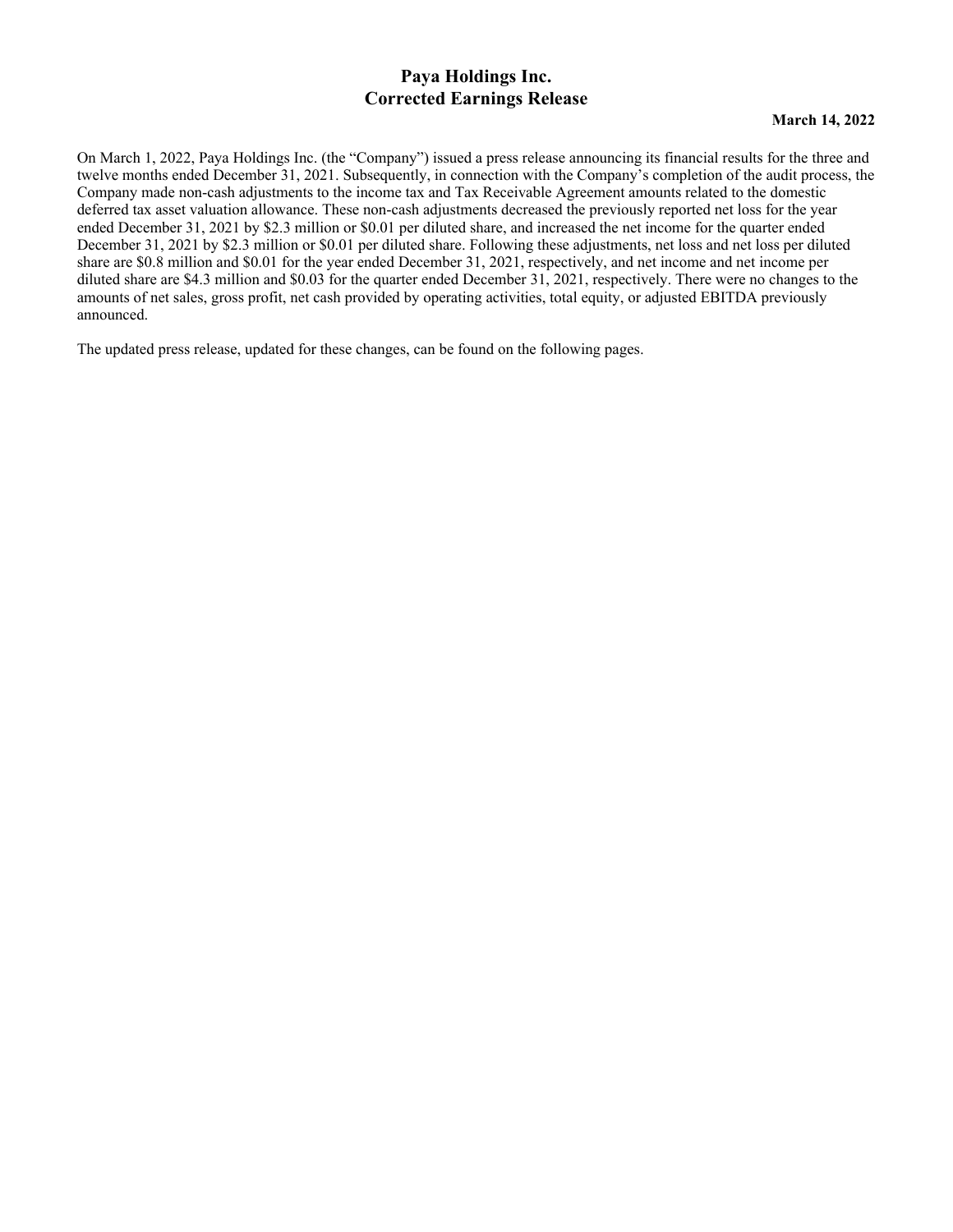# **Paya Holdings Inc. Announces Fourth Quarter and Full Year 2021 Results**

ATLANTA, GA, March 1, 2022 (GLOBE NEWSWIRE) – Paya Holdings Inc. (NASDAQ: PAYA) ("Paya Holdings," "Paya" or the "Company"), a leading provider of integrated payment and commerce solutions, today reported financial results for its fourth quarter and full year ended December 31, 2021.

"Paya finished the year on a strong note driven by our integrated payments and ACH solutions, and the continued favorable trends in the key markets we serve, especially B2B," said Paya chief executive officer Jeff Hack. "Building upon these results with the recently closed acquisition of VelocIT, our recent B2B accounts payable partnership, and the launch of PayaGov, unifying our government-focused solutions and experts, we see growing opportunities to continue to expand and deepen our relationships with partners and customers, while offering innovative commerce solutions to drive further growth. Looking at 2022 and beyond, we will continue to capitalize on opportunities to accelerate our innovation agenda and go to market strategy, delivering sustainable, profitable growth," Hack concluded.

# **Fourth Quarter 2021 Financial Highlights**

- Payment volume was \$11.7 billion, an increase of 27.2% from \$9.2 billion for the fourth quarter of 2020.
- Total revenue was \$67.1 million, an increase of 24.2% from \$54.0 million for the fourth quarter of 2020.
	- Integrated Solutions segment revenue was \$43.1 million, an increase of 33.0% from \$32.4 million for the fourth quarter of 2020.
	- Payment Services segment revenue was \$24.0 million, an increase of 11.1% from \$21.6 million for the fourth quarter of 2020.
- Gross profit was \$34.7 million, resulting in a gross profit margin of 51.7%, as compared to \$27.2 million with a gross profit margin of 50.4% for the fourth quarter of 2020.
- Net income was \$4.3 million, compared to a net loss of \$2.1 million for the fourth quarter of 2020.
- Adjusted EBITDA $_{(1)}$  was \$17.3 million, an increase of 17.7% from \$14.7 million for the fourth quarter of 2020.
- Adjusted Net Income(1) was \$14.2 million.
- Earnings per share was \$0.03.
- Adjusted earnings per share $(1)$  was \$0.11.

# **Full Year 2021 Financial Highlights**

- Payment volume was \$42.9 billion, an increase of 29.0% from \$33.3 billion for the year ended December 31, 2020.
- Total revenue was \$249.4 million, an increase of 21.1% from \$206.0 million for the year ended December 31, 2020.
	- Integrated Solutions segment revenue was \$155.2 million, an increase of 26.9% from \$122.3 million for the year ended December 31, 2020.
	- Payment Services segment revenue was \$94.2 million, an increase of 12.5% from \$83.7 million for the year ended December 31, 2020.
- Gross profit was \$130.1 million, resulting in a gross profit margin of 52.2%, as compared to \$103.9 million with a gross profit margin of 50.3% for the year ended December 31, 2020.
- Net loss was \$0.8 million, compared to a net loss of \$0.5 million for the year ended December 31, 2020.
- Adjusted EBITDA(1) was \$65.2 million, an increase of 23.0% from \$53.0 million for the year ended December 31, 2020.
- Adjusted Net Income $(1)$  was \$42.6 million.
- Earnings (loss) per share was  $\S(0.01)$
- Adjusted earnings per share(1) was \$0.34
- Ended December 31, 2021 with \$146.8 million of cash and \$249.4 million of gross debt.

(1) These financial highlights include non-GAAP measures. See below for definitions and reconciliation.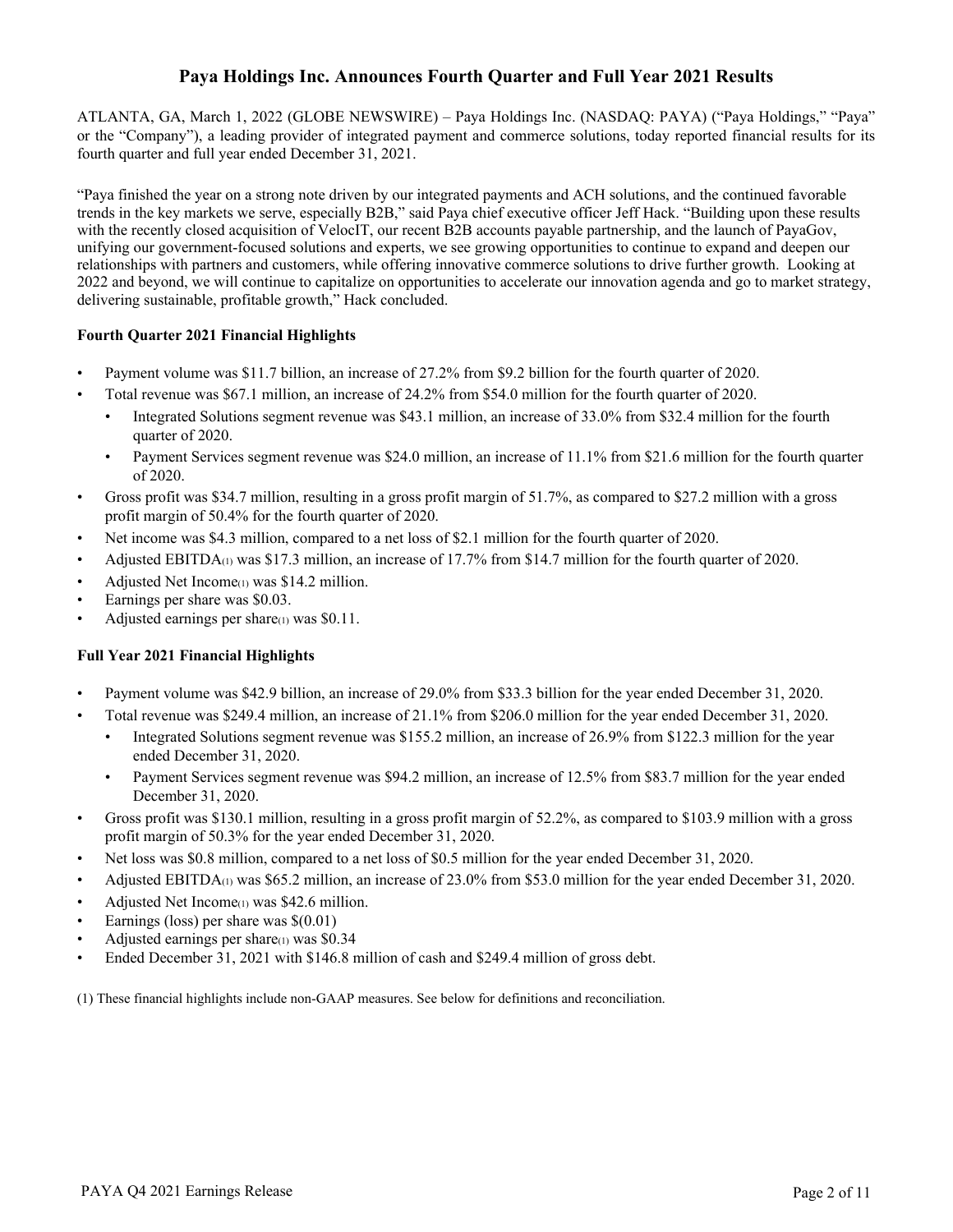#### **2022 Outlook as of March 1, 2022**

Paya provides the following revenue, gross margin, and adjusted EBITDA guidance for the full year 2022. This outlook assumes no further unanticipated impacts from the COVID-19 pandemic.

| 2022                        |                   |
|-----------------------------|-------------------|
| (in millions, unless noted) |                   |
| <b>Total Revenue</b>        | $$275 - $283$     |
| Gross Margin                | $51.5\% - 52.0\%$ |
| Adjusted EBITD $A_{(1)}$    | $$72 - $74$       |

(1) Non-GAAP measure. See below for definition. The Company is unable to provide a reconciliation for forward looking guidance of Adjusted EBITDA to net income (loss), the most closely comparable GAAP measure, because certain material reconciling items, such as depreciation and amortization, stock based compensation, interest expense, income tax expense (benefit) and acquisition expenses, cannot be estimated due to factors outside of the Company's control and could have a material impact on the reported results. Accordingly a reconciliation is not available without unreasonable effort.

#### **Conference Call**

The Company has scheduled a conference call for March 1, 2022 at 8:00 a.m. Eastern Time to discuss the fourth quarter and full year 2021 results.

The conference call will be available by live webcast through the Investors section of Paya's website at www.Paya.com or by dialing in as follows:

Domestic: 1-833-665-0668 International: 1-914-987-7320 Conference ID: 9099256

Please register for the webcast or dial into the conference call approximately 15 minutes prior to the scheduled start time.

After the conclusion of the earnings conference call, a replay will be made available and can be accessed through the Investors section of Paya's website.

## **About Paya**

Paya (NASDAQ: PAYA) is a leading provider of integrated payment and frictionless commerce solutions that help customers accept and make payments, expedite receipt of money, and increase operating efficiencies. The company processes over \$40 billion of annual payment volume across credit/debit card, ACH, and check, making it a top provider of payment processing in the US. Paya serves more than 100,000 customers through over 2,000 key distribution partners focused on targeted, high growth verticals such as healthcare, education, non-profit, government, utilities, and other B2B end markets. The business has built its foundation on offering robust integrations into front-end CRM and back-end accounting systems to enhance customer experience and workflow. Paya is headquartered in Atlanta, GA, with offices in Reston, VA, Fort Walton Beach, FL, Dayton, OH, Mt. Vernon, OH, Dallas, TX and Tempe, AZ.

#### **Cautionary Statement Regarding Forward Looking Statements**

Certain statements made in this press release are "forward looking statements" within the meaning of the "safe harbor" provisions of the United States Private Securities Litigation Reform Act of 1995. When used in this press release, the words "anticipate," "believe," "continue," "could," "estimate," "expect," "intend," "may," "might," "plan," "possible," "potential," "predict," "project," "should," "would," "will," "approximately," "shall" and similar expressions may identify forward-looking statements, but the absence of these words does not mean that a statement is not forward-looking. These forward-looking statements are not guarantees of future performance, conditions or results, and involve a number of known and unknown risks, uncertainties, assumptions and other important factors, many of which are outside our control, that could cause actual results or outcomes to differ materially from those discussed in the forward-looking statements. Forward-looking statements in this press release may include, for example, our future financial performance.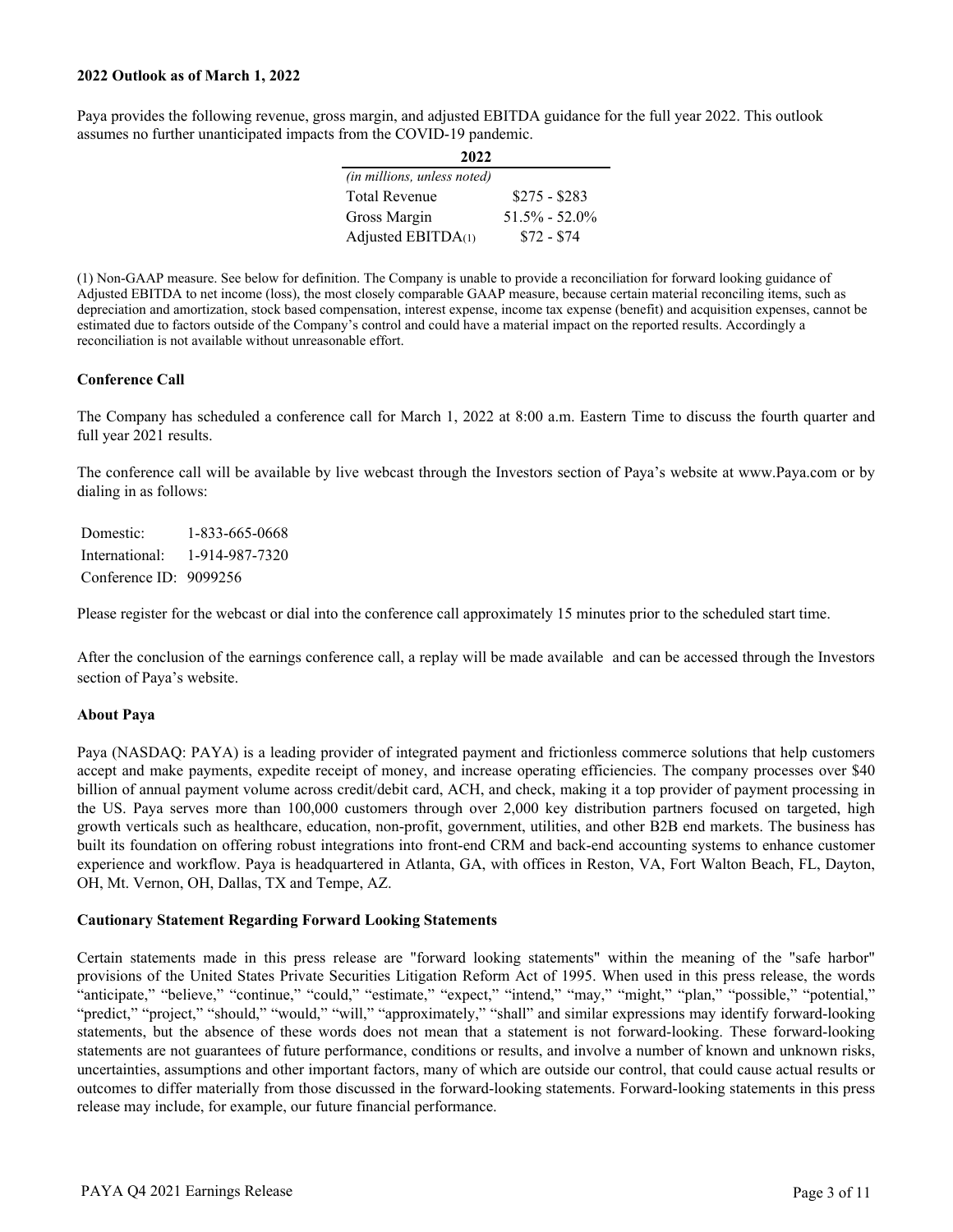The forward-looking statements contained in this press release are based on our current expectations and beliefs concerning future developments and their potential effects on us. You should not place undue reliance on such statements as we cannot assure you that future developments affecting us will be those that we have anticipated. These forward-looking statements involve a number of risks, uncertainties (some of which are beyond our control) or other assumptions that may cause actual results or performance to be materially different from those expressed or implied by these forward-looking statements. Should one or more of these risks or uncertainties materialize, or should any of our assumptions prove incorrect, actual results may vary in material respects from those projected in these forward-looking statements. Some factors that could cause actual results to differ include, but are not limited to: exposure to economic conditions and political risk affecting the consumer loan market and consumer and commercial spending; the impacts of the ongoing COVID-19 coronavirus pandemic (including supply chain constraints, labor shortages and inflationary pressure) and the actions taken to control or mitigate its spread (which impacts are highly uncertain and cannot be reasonably estimated or predicted at this time); competition; the ability of our business to grow and manage growth profitably; changes in applicable laws or regulations; changes in the payment processing market in which Paya competes, including with respect to its competitive landscape, technology evolution or regulatory changes; changes in the vertical markets that Paya targets; risks relating to Paya's relationships within the payment ecosystem; risk that Paya may not be able to execute its growth strategies, including identifying and executing acquisitions; risks relating to data security; changes in accounting policies applicable to Paya; the risk that Paya may not be able to develop and maintain effective internal controls and other risks and uncertainties; and other risks and uncertainties discussed in our filings with the Securities and Exchange **Commission** 

We undertake no obligation to update or revise any forward-looking statements, whether as a result of new information, future events or otherwise, except as may be required under applicable securities laws.

#### **(1) Non-GAAP Financial Measures**

This press release contains non-GAAP financial measures including Payment Volume, Adjusted EBITDA, Adjusted Net Income, Adjusted Earnings Per Share, Segment gross profit (revenue less cost of services excluding depreciation and amortization) and Segment gross profit margin. Reconciliations of these measures to the most directly comparable GAAP financial measures are contained herein. To the extent required, statements disclosing the definitions, utility and purposes of these measures are also set forth herein.

We have included Payment Volume, Adjusted EBITDA, Adjusted Net Income, Adjusted Earnings Per Share, Segment gross profit (revenue less cost of services excluding depreciation and amortization) and Segment gross profit margin, which are measurements not calculated in accordance with US GAAP, in the discussion of our financial results because they are key metrics used by management to assess financial performance.

#### Definitions:

Payment volume is defined as the total dollar amount of all payments processed by our customers through our services.

Gross profit represents revenue less cost of services excluding depreciation and amortization.

Segment gross profit represents segment revenue less cost of services excluding depreciation and amortization.

Segment gross profit margin represents segment gross profit as a percentage of total segment revenue.

Adjusted EBITDA represents earnings before interest and other expense, income taxes, depreciation, and amortization, or EBITDA and further adjustments to EBITDA to exclude certain non-cash items and other non-recurring items that management believes are not indicative of ongoing operations to come to Adjusted EBITDA.

Adjusted Net Income represents net income (loss) adjusted to exclude amortization and certain non-cash items and other nonrecurring items that management believes are not indicative of ongoing operations to come to Adjusted Net Income.

Adjusted Earnings Per Share represents earnings per share adjusted for non-recurring items that management believes are not indicative of ongoing operations to come to Adjusted Earnings Per Share.

#### Utility and Purposes:

The Company discloses EBITDA, Adjusted EBITDA, Adjusted Net Income, Adjusted Earnings Per Share, Segment Gross Profit and Segment Gross Profit Margin because these non-GAAP measures are key measures used by its management to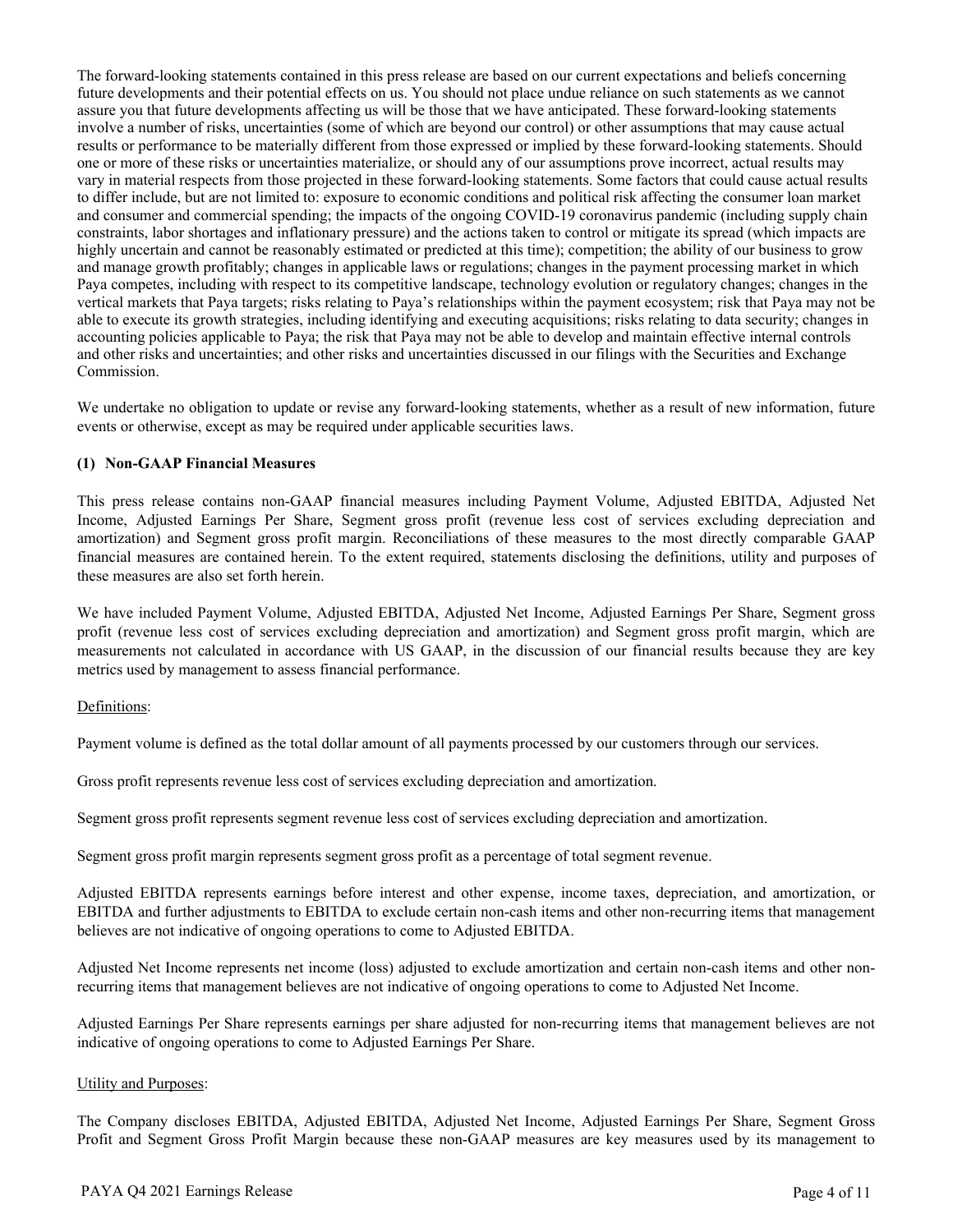evaluate our business, measure its operating performance and make strategic decisions. We believe EBITDA, Adjusted EBITDA, Adjusted Net Income, Adjusted Earnings Per Share, Segment Gross Profit and Segment Gross Profit Margin are useful for investors and others in understanding and evaluating our operations results in the same manner as its management. However, EBITDA, Adjusted EBITDA, Adjusted Net Income, Adjusted Earnings Per Share, Segment Gross Profit and Segment Gross Profit Margin are not financial measures calculated in accordance with GAAP and should not be considered as a substitute for net income, income before income taxes, earnings per share, or any other operating performance measure calculated in accordance with GAAP. Using these non-GAAP financial measures to analyze our business would have material limitations because the calculations are based on the subjective determination of management regarding the nature and classification of events and circumstances that investors may find significant. In addition, although other companies in our industry may report measures titled EBITDA, Adjusted EBITDA, Adjusted Net Income, Adjusted Earnings Per Share, Segment Gross Profit and Segment Gross Profit Margin, or similar measures, such non-GAAP financial measures may be calculated differently from how we calculate non-GAAP financial measures, which reduces their overall usefulness as comparative measures. Because of these limitations, you should consider EBITDA, Adjusted EBITDA, Adjusted Net Income, Adjusted Earnings Per Share, Segment Gross Profit and Segment Gross Profit Margin alongside other financial performance measures, including net income and our other financial results presented in accordance with GAAP.

#### **Investor Contact:**

Matt Humphries, CFA Head of Investor Relations matt.humphries@paya.com

## **Media Contact:**

Emily Bell 212-784-5704 ebell@groupgordon.com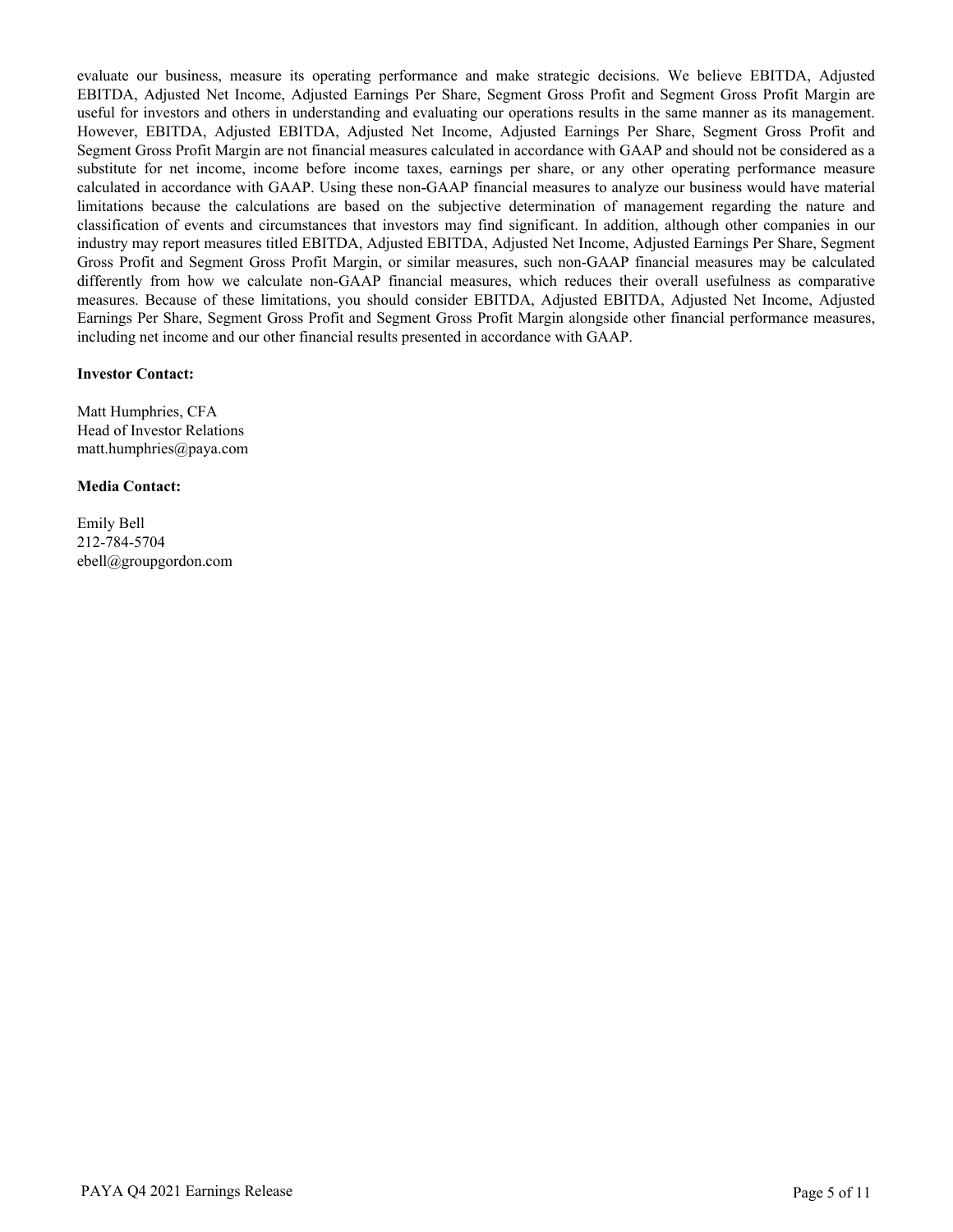# **Paya Holdings Inc. Consolidated Statements of Income and Other Comprehensive Income (\$ in millions) (unaudited)**

|                                                                      | Three Months Ended December 31, |               |             | <b>Year Ended December 31,</b> |            |  |  |
|----------------------------------------------------------------------|---------------------------------|---------------|-------------|--------------------------------|------------|--|--|
|                                                                      | 2021                            |               | 2020        | 2021                           | 2020       |  |  |
| Revenue                                                              | \$<br>67.1 S                    |               | 54.0 \$     | 249.4 \$                       | 206.0      |  |  |
| Cost of services exclusive of depreciation and amortization          | (32.4)                          |               | (26.8)      | (119.3)                        | (102.1)    |  |  |
| Selling, general & administrative expenses                           | (21.0)                          |               | (19.4)      | (77.5)                         | (63.0)     |  |  |
| Depreciation and amortization                                        | (7.6)                           |               | (6.6)       | (30.0)                         | (24.6)     |  |  |
| Income from operations                                               | 6.1                             |               | 1.2         | 22.6                           | 16.3       |  |  |
| Other income (expense)                                               |                                 |               |             |                                |            |  |  |
| Interest expense                                                     | (3.1)                           |               | (4.2)       | (14.1)                         | (17.6)     |  |  |
| Other income (expense)                                               |                                 |               | 1.2         | (8.0)                          | 1.2        |  |  |
| Total other expense                                                  | (3.1)                           |               | (3.0)       | (22.1)                         | (16.4)     |  |  |
| Income (loss) before income taxes                                    | 3.0                             |               | (1.8)       | 0.5                            | (0.1)      |  |  |
| Income tax benefit (expense)                                         | 1.3                             |               | (0.3)       | (1.3)                          | (0.4)      |  |  |
| Net income (loss)                                                    | 4.3 $\sqrt{3}$                  |               | $(2.1)$ \$  | $(0.8)$ \$                     | (0.5)      |  |  |
| Weighted average common shares<br>Add effect of dilutive securities: | 132,037,815                     |               | 106,562,101 | 126,417,145                    | 66,294,576 |  |  |
| Stock based awards                                                   | 8,492                           |               |             |                                |            |  |  |
| Weighted average common shares assuming dilution                     | 132,046,307                     |               | 106,562,101 | 126,417,145                    | 66,294,576 |  |  |
| Basic earnings per share                                             | \$<br>$0.03 \text{ }$ \$        |               | $(0.02)$ \$ | $(0.01)$ \$                    | (0.01)     |  |  |
| Diluted earnings per share                                           | \$<br>0.03                      | <sup>\$</sup> | $(0.02)$ \$ | $(0.01)$ \$                    | (0.01)     |  |  |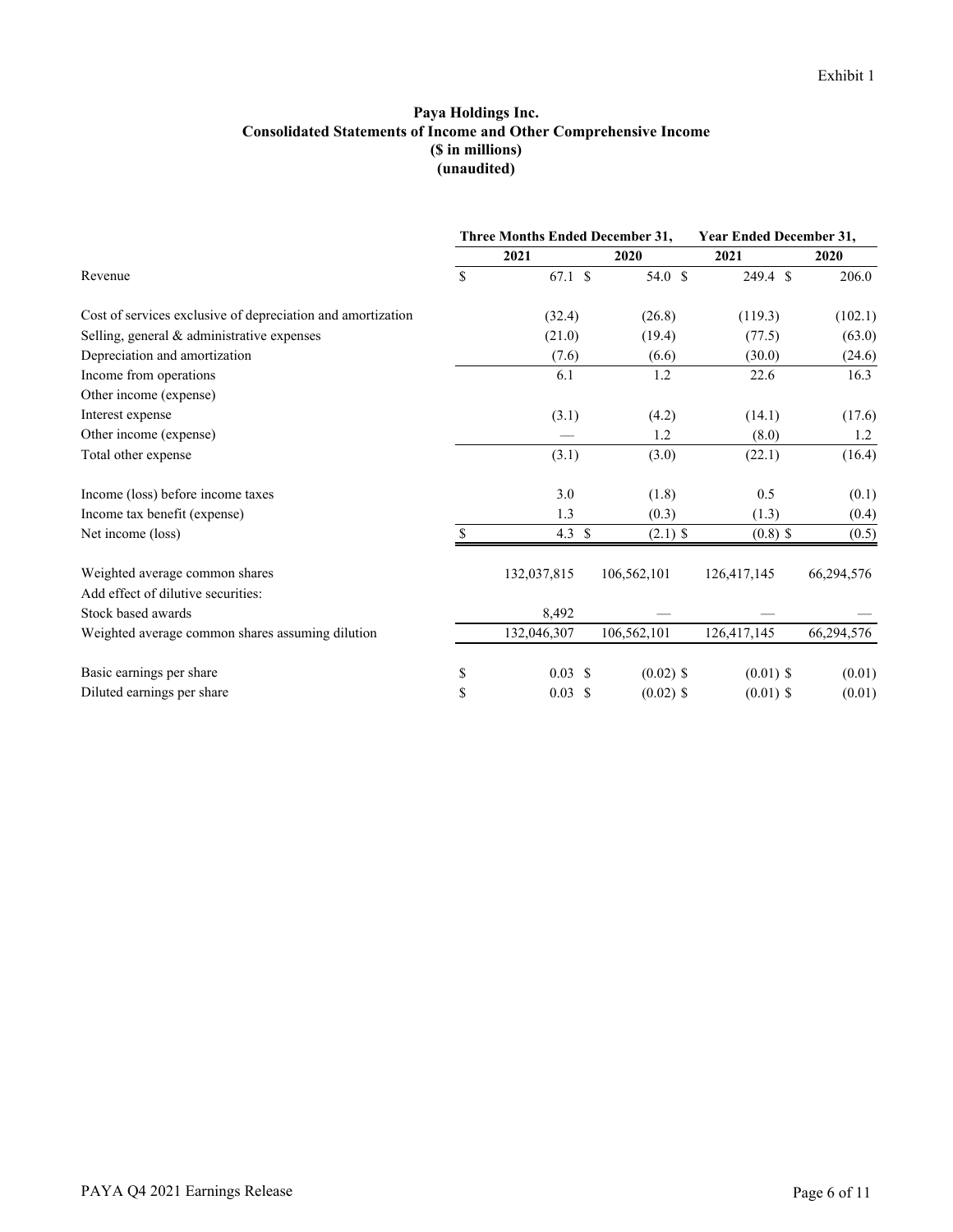# **Paya Holdings Inc. Condensed Consolidated Balance Sheet Data (\$ in millions) (unaudited)**

|                                                              | December 31,<br>December 31, |        |
|--------------------------------------------------------------|------------------------------|--------|
|                                                              | 2021                         | 2020   |
| <b>Assets</b>                                                |                              |        |
| Current assets:                                              |                              |        |
| Cash and cash equivalents                                    | \$<br>$146.8$ \$             | 23.6   |
| Trade receivables, net                                       | 23.2                         | 17.5   |
| Other current assets                                         | 3.8                          | 3.2    |
| Funds held for clients                                       | 99.8                         | 78.5   |
| Total current assets                                         | \$<br>273.6 \$               | 122.8  |
| Noncurrent assets:                                           |                              |        |
| Property and equipment, net and other noncurrent assets      | 19.6                         | 13.6   |
| Goodwill and intangibles, net                                | 357.8                        | 338.9  |
| <b>Total Assets</b>                                          | \$<br>651.0 \$               | 475.3  |
| Liabilities and member's equity                              |                              |        |
| Current liabilities:                                         |                              |        |
| Trade payables                                               | 3.1                          | 4.0    |
| Accrued and other current liabilities                        | 18.5                         | 13.5   |
| Accrued revenue share                                        | 11.0                         | 7.5    |
| Client funds obligations                                     | 99.1                         | 78.7   |
| Total current liabilities                                    | \$<br>131.7 \$               | 103.7  |
| Noncurrent liabilities:                                      |                              |        |
| Deferred tax liability, net and other noncurrent liabilities | 35.5                         | 35.4   |
| Noncurrent debt                                              | 241.9                        | 220.2  |
| <b>Total liabilities</b>                                     | \$<br>409.1 S                | 359.3  |
| <b>Stockholders' Equity:</b>                                 |                              |        |
| Additional paid-in-capital                                   | 256.1                        | 129.4  |
| Accumulated deficit                                          | (14.2)                       | (13.4) |
| Total stockholders' equity                                   | 241.9                        | 116.0  |
| Total liabilities and stockholders' equity                   | \$<br>651.0 \$               | 475.3  |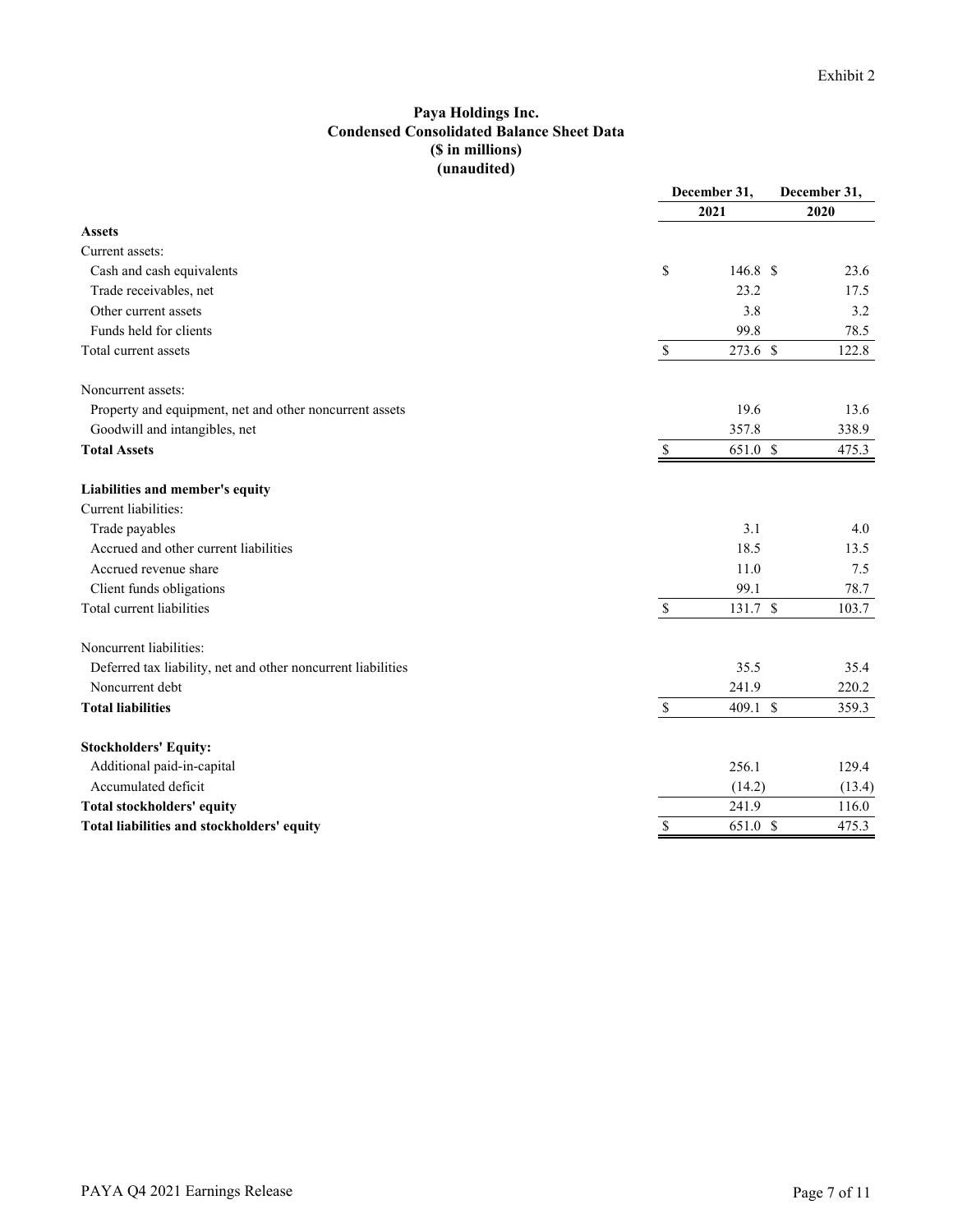# **Paya Holdings Inc. Condensed Consolidated Cash Flow Data<sup>1</sup> (\$ in millions) (unaudited)**

|                                                                                                             |                | <b>Year Ended</b><br>December 31, | <b>Year Ended</b><br>December 31,<br>2020 |  |  |
|-------------------------------------------------------------------------------------------------------------|----------------|-----------------------------------|-------------------------------------------|--|--|
|                                                                                                             |                | 2021                              |                                           |  |  |
| Cash and cash equivalents, beginning of period                                                              | \$             | $63.4$ \$                         | 71.4                                      |  |  |
| <b>CASH FLOW FROM OPERATING ACTIVITIES</b>                                                                  |                |                                   |                                           |  |  |
| Net income, (loss)                                                                                          |                | (0.8)                             | (0.5)                                     |  |  |
| Adjustments                                                                                                 |                |                                   |                                           |  |  |
| Depreciation & amortization expense                                                                         |                | 30.0                              | 24.6                                      |  |  |
| Deferred tax benefit                                                                                        |                | (2.9)                             | (1.8)                                     |  |  |
| Other non-cash items                                                                                        |                | 13.2                              | 3.6                                       |  |  |
| Changes in operating assets and liabilities                                                                 |                | (2.8)                             | (4.5)                                     |  |  |
| NET CASH PROVIDED BY OPERATING ACTIVITIES                                                                   |                | 36.7                              | 21.4                                      |  |  |
| <b>CASH FLOWS FROM INVESTING ACTIVITIES</b>                                                                 |                |                                   |                                           |  |  |
| Purchases of property and equipment, net of impact of business acquisitions and Purchases of customer lists |                | (22.8)                            | (13.2)                                    |  |  |
| Acquisition of business, net of cash received                                                               |                | (14.5)                            | (19.9)                                    |  |  |
| NET CASH USED IN INVESTING ACTIVITIES                                                                       |                | (37.3)                            | (33.1)                                    |  |  |
| <b>CASH FLOWS FROM FINANCING ACTIVITIES</b>                                                                 |                |                                   |                                           |  |  |
| Payments on noncurrent debt                                                                                 |                | (229.3)                           | (2.4)                                     |  |  |
| Proceeds from issuance of noncurrent debt                                                                   |                | 250.0                             |                                           |  |  |
| Proceeds from equity offering                                                                               |                | 116.8                             |                                           |  |  |
| Other financing activities                                                                                  |                | (1.9)                             | 6.1                                       |  |  |
| NET CASH PROVIDED BY FINANCING ACTIVITIES                                                                   |                | 135.6                             | 3.7                                       |  |  |
| Net change in cash and cash equivalents                                                                     |                | 135.0                             | (8.0)                                     |  |  |
| Cash and cash equivalents, end of period                                                                    | S              | 198.4<br><sup>\$</sup>            | 63.4                                      |  |  |
| Reconciliation of cash, cash equivalents, and restricted cash                                               |                |                                   |                                           |  |  |
| Cash and cash equivalents                                                                                   | \$             | 146.8<br><sup>\$</sup>            | 23.6                                      |  |  |
| Restricted cash included in funds held for clients                                                          | \$             | 51.6<br>\$                        | 39.8                                      |  |  |
| Total cash, cash equivalents, and restricted cash                                                           | $\overline{s}$ | $\overline{\mathbf{s}}$<br>198.4  | 63.4                                      |  |  |

<sup>1</sup>The Company revised the consolidated statements of cash flows presentation to include cash and cash equivalents within funds held for clients as a component of total cash and cash equivalents. The Company revised the 2020 presentation for comparable purposes.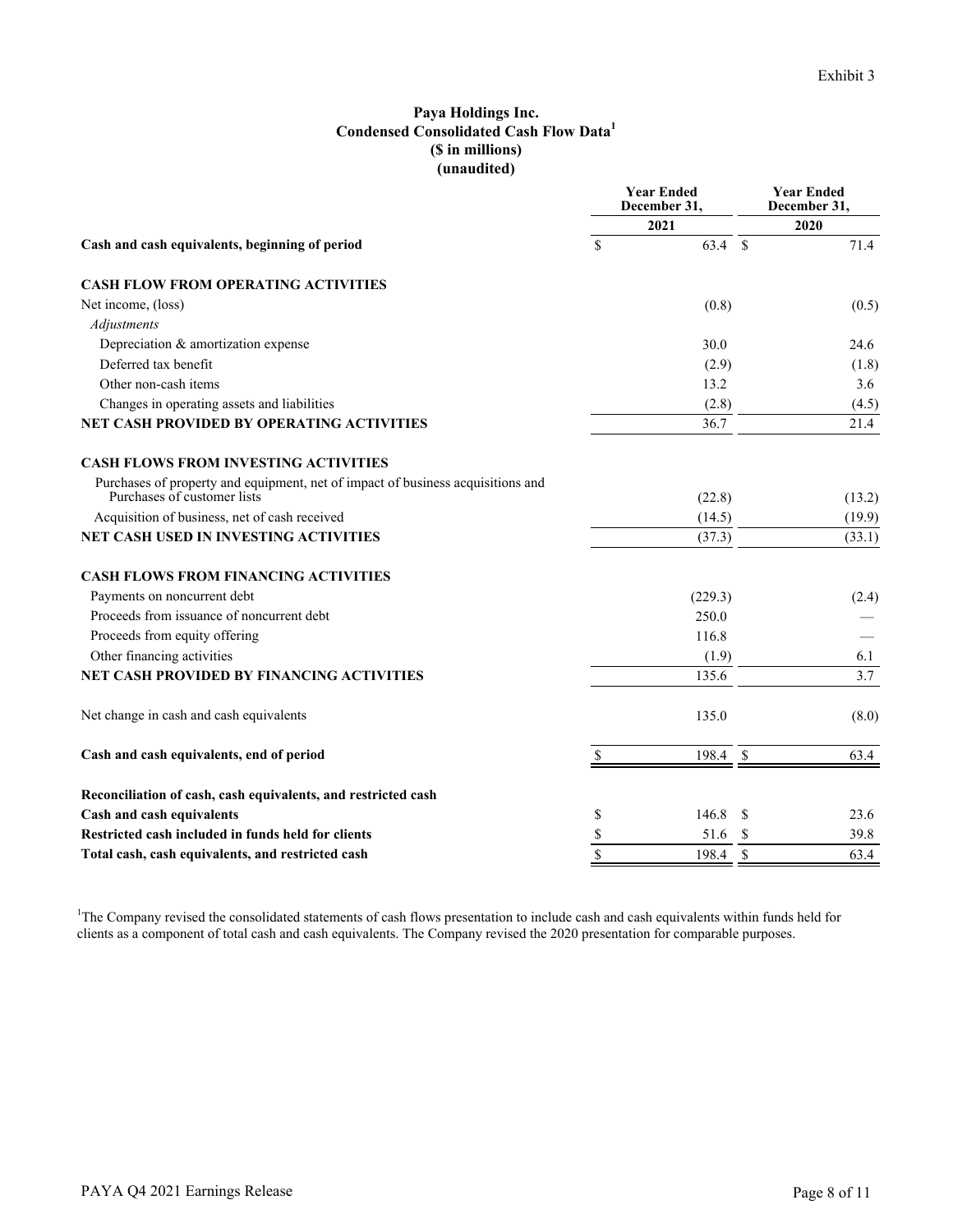#### **Paya Holdings Inc. Segment revenue, gross profit (revenue less cost of services excluding depreciation and amortization), gross profit margin (\$ in millions)**

|                             |      | (эш шшону)<br>(unaudited)       |               |                    |               |               |               |
|-----------------------------|------|---------------------------------|---------------|--------------------|---------------|---------------|---------------|
|                             |      | Three Months Ended December 31, |               | Change             |               |               |               |
|                             |      | 2021                            |               | 2020               |               | <b>Amount</b> | $\frac{0}{0}$ |
| <b>Integrated Solutions</b> |      |                                 |               |                    |               |               |               |
| Segment revenue             | \$   | 43.1                            | $\mathcal{S}$ | $32.4 \text{ } $s$ |               | 10.7          | 33.0%         |
| Segment gross profit        | \$   | 22.2                            | -\$           | 17.3               | -S            | 4.9           | 28.3%         |
| Segment gross profit margin |      | 51.5%                           |               | 53.4%              |               |               |               |
| <b>Payment Services</b>     |      |                                 |               |                    |               |               |               |
| Segment revenue             | \$   | 24.0                            | -S            | $21.6$ \$          |               | 2.4           | 11.1%         |
| Segment gross profit        | \$   | 12.5                            | -\$           | 10.0               | - \$          | 2.5           | 25.0%         |
| Segment gross profit margin |      | 52.1%                           |               | 46.3%              |               |               |               |
|                             |      | <b>Year Ended December 31,</b>  |               |                    |               | Change        |               |
|                             | 2021 |                                 | 2020          |                    | <b>Amount</b> | $\frac{6}{6}$ |               |
| <b>Integrated Solutions</b> |      |                                 |               |                    |               |               |               |
| Segment revenue             | \$   | 155.2                           | \$            | 122.3              | $\mathsf{\$}$ | 32.9          | 26.9%         |
| Segment gross profit        | \$   | 81.7                            | \$            | 65.3               | $\mathbb{S}$  | 16.4          | 25.1%         |
| Segment gross profit margin |      | 52.6%                           |               | 53.4%              |               |               |               |
| <b>Payment Services</b>     |      |                                 |               |                    |               |               |               |
| Segment revenue             | \$   | 94.2                            | \$            | 83.7               | $\mathcal{S}$ | 10.5          | 12.5%         |
| Segment gross profit        | \$   | 48.4                            | \$            | 38.7               | \$            | 9.7           | 25.1%         |
| Segment gross profit margin |      | 51.4%                           |               | 46.2%              |               |               |               |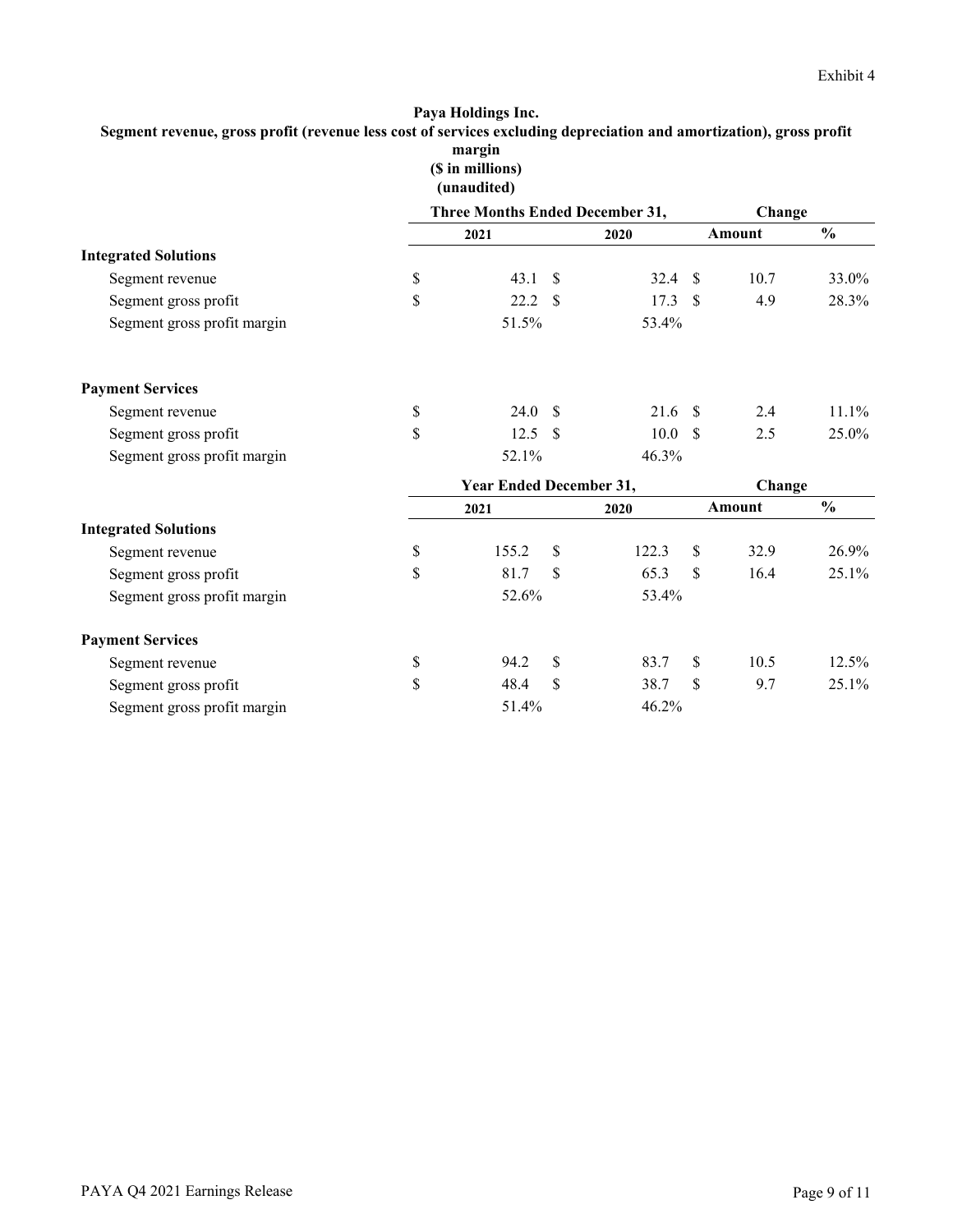## **Paya Holdings Inc. Reconciliation of Net income (loss) to EBITDA and Adjusted EBITDA (\$ in millions) (unaudited)**

|                                                   | <b>Three Months Ended</b><br>December 31, |       |    |       | <b>Year Ended December</b><br>31, |       |    |       |
|---------------------------------------------------|-------------------------------------------|-------|----|-------|-----------------------------------|-------|----|-------|
|                                                   | 2021                                      |       |    | 2020  | 2021                              |       |    | 2020  |
| Net income (loss)                                 | \$                                        | 4.3   | -S | (2.1) | $\mathsf{\$}$                     | (0.8) | \$ | (0.5) |
| Depreciation & amortization                       |                                           | 7.6   |    | 6.6   |                                   | 30.0  |    | 24.6  |
| Income tax expense (benefit)                      |                                           | (1.3) |    | 0.3   |                                   | 1.3   |    | 0.4   |
| Interest and other expense                        |                                           | 3.1   |    | 3.0   |                                   | 22.1  |    | 16.4  |
| <b>EBITDA</b>                                     |                                           | 13.7  |    | 7.8   |                                   | 52.6  |    | 40.9  |
| Transaction-related expenses(a)                   |                                           | 0.6   |    | 3.7   |                                   | 3.0   |    | 4.6   |
| Stock based compensation(b)                       |                                           | 1.2   |    | 0.8   |                                   | 3.7   |    | 1.9   |
| Restructuring $costs(c)$                          |                                           | 1.0   |    | 0.7   |                                   | 2.2   |    | 2.0   |
| Discontinued service costs(d)                     |                                           |       |    | 0.3   |                                   | 0.2   |    | 0.3   |
| Management fees and expenses(e)                   |                                           |       |    |       |                                   |       |    | 0.9   |
| Non-recurring public company start-up costs       |                                           | 0.3   |    | 0.9   |                                   | 1.1   |    | 0.9   |
| Non-recurring contingent non-income tax liability |                                           |       |    |       |                                   | 0.8   |    |       |
| Other $costs(f)$                                  |                                           | 0.5   |    | 0.5   |                                   | 1.6   |    | 1.5   |
| Total adjustments                                 |                                           | 3.6   |    | 6.9   |                                   | 12.6  |    | 12.1  |
| <b>Adjusted EBITDA</b>                            | S                                         | 17.3  | \$ | 14.7  | \$                                | 65.2  | \$ | 53.0  |
| Adjusted EBITDA Margin                            |                                           | 25.8% |    | 27.2% |                                   | 26.1% |    | 25.7% |

## **Reconciliation of Net income (loss) to EBITDA and Adjusted EBITDA Definitions**

- (a) Represents professional service fees related to mergers and acquisitions such as legal fees, consulting fees, accounting advisory fees, and other costs.
- (b) Represents non-cash charges associated with stock-based compensation expense, which has been, and will continue to be for the foreseeable future, a significant recurring expense in our business and an important part of our compensation strategy.
- (c) Represents costs associated with restructuring plans designed to streamline operations and reduce costs including costs associated with the relocation of facilities, certain staff restructuring charges including severance, certain executive hires, and acquisition related restructuring charges.
- (d) Represents costs incurred to retire certain tools, applications and services that are no longer in use.
- (e) Represents advisory fees that we will not be required to pay going forward.
- (f) Represents non-operational gains or losses, non-standard project expense, non-operational legal expense and legal debt refinancing expense.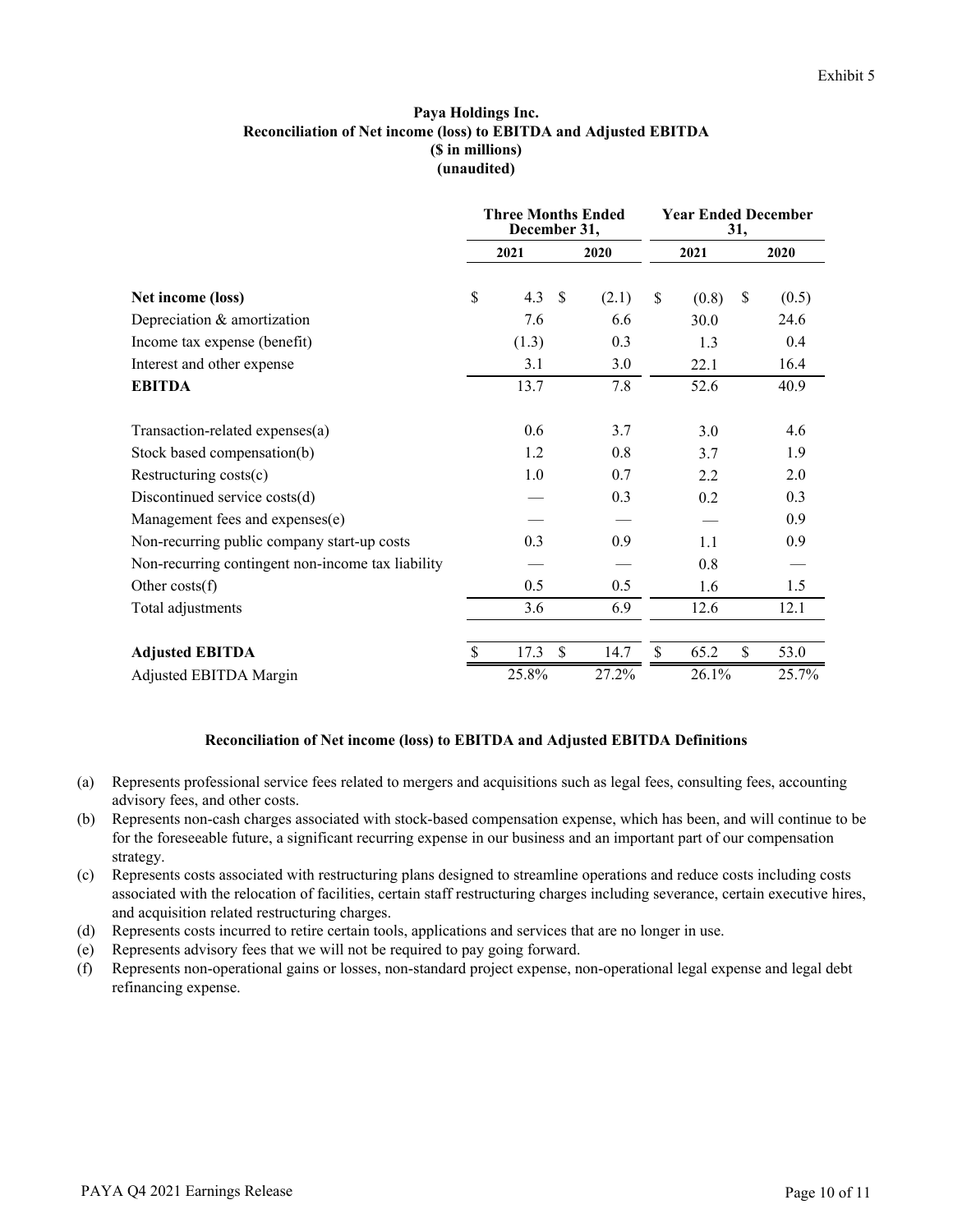## **Paya Holdings Inc. Reconciliation of Net income (loss) to Adjusted Net Income (\$ in millions) (unaudited)**

|                                                   | <b>Three Months Ended</b><br>December 31, |             |             | <b>Year Ended December 31,</b> |                   |            |  |
|---------------------------------------------------|-------------------------------------------|-------------|-------------|--------------------------------|-------------------|------------|--|
|                                                   |                                           | 2021        | 2020        |                                | 2021              | 2020       |  |
| Net income (loss)                                 | \$                                        | 4.3 $$$     | $(2.1)$ \$  |                                | $(0.8)$ \$        | (0.5)      |  |
| Amortization add back                             |                                           | 6.4         | 5.6         |                                | 25.4              | 20.7       |  |
| Debt refinancing interest expense(a)              |                                           | 1.0         |             |                                | 9.5               |            |  |
| Transaction-related expenses(b)                   |                                           | 0.6         | 3.7         |                                | 3.0               | 4.6        |  |
| Stock based compensation(c)                       |                                           | 1.2         | 0.8         |                                | 3.7               | 1.9        |  |
| Restructuring $costs(d)$                          |                                           | 1.0         | 0.7         |                                | 2.2               | 2.0        |  |
| Discontinued IT service costs(e)                  |                                           |             | 0.3         |                                | 0.2               | 0.3        |  |
| Management fees and expenses(f)                   |                                           |             |             |                                |                   | 0.9        |  |
| Non-recurring public company start-up costs       |                                           | 0.3         | 0.9         |                                | 1.1               | 0.9        |  |
| Non-recurring contingent non-income tax liability |                                           |             |             |                                | 0.8               |            |  |
| Other costs $(g)$                                 |                                           | 0.5         | 0.5         |                                | 1.6               | 1.5        |  |
| Total adjustments                                 |                                           | 11.0        | 12.5        |                                | 47.5              | 32.8       |  |
| Tax effect of adjustments(h)                      |                                           | (1.1)       |             |                                | (4.1)             |            |  |
| <b>Adjusted Net Income</b>                        |                                           | 14.2 $$$    | 10.4        |                                | 42.6 $$$          | 32.3       |  |
| Weighted average common shares assuming dilution  |                                           | 132,046,307 | 106,562,101 |                                | 126,417,145       | 66,294,576 |  |
| Adjusted earnings per share                       | \$                                        | 0.11S       | 0.10        | \$                             | $0.34 \text{ } $$ | 0.49       |  |

## **Reconciliation of Net income (loss) to Adjusted Net Income Definitions**

- (a) Represents one-time debt refinancing expenses for the prepayment penalty and write-off of debt issuance costs.
- (b) Represents professional service fees related to mergers and acquisitions such as legal fees, consulting fees, accounting advisory fees, and other costs.
- (c) Represents non-cash charges associated with stock-based compensation expense, which has been, and will continue to be for the foreseeable future, a significant recurring expense in our business and an important part of our compensation strategy.
- (d) Represents costs associated with restructuring plans designed to streamline operations and reduce costs including costs associated with the relocation of facilities, certain staff restructuring charges including severance, certain executive hires, and acquisition related restructuring charges.
- (e) Represents costs incurred to retire certain tools, applications and services that are no longer in use.
- (f) Represents advisory fees that we will not be required to pay going forward.
- (g) Represents non-operational gains or losses, non-standard project expense, non-operational legal expense and legal debt refinancing expense.
- (h) Represents pro forma income tax adjustment effect, at the anticipated blended rate, for all items expected to have a cash tax impact (i.e. items that were not originally recorded through goodwill). Any impact to the valuation allowance assessment for these adjustments has not been considered. The Company has not applied a pro forma tax adjustment in 2020 or 2019 due to the different ownership structure.